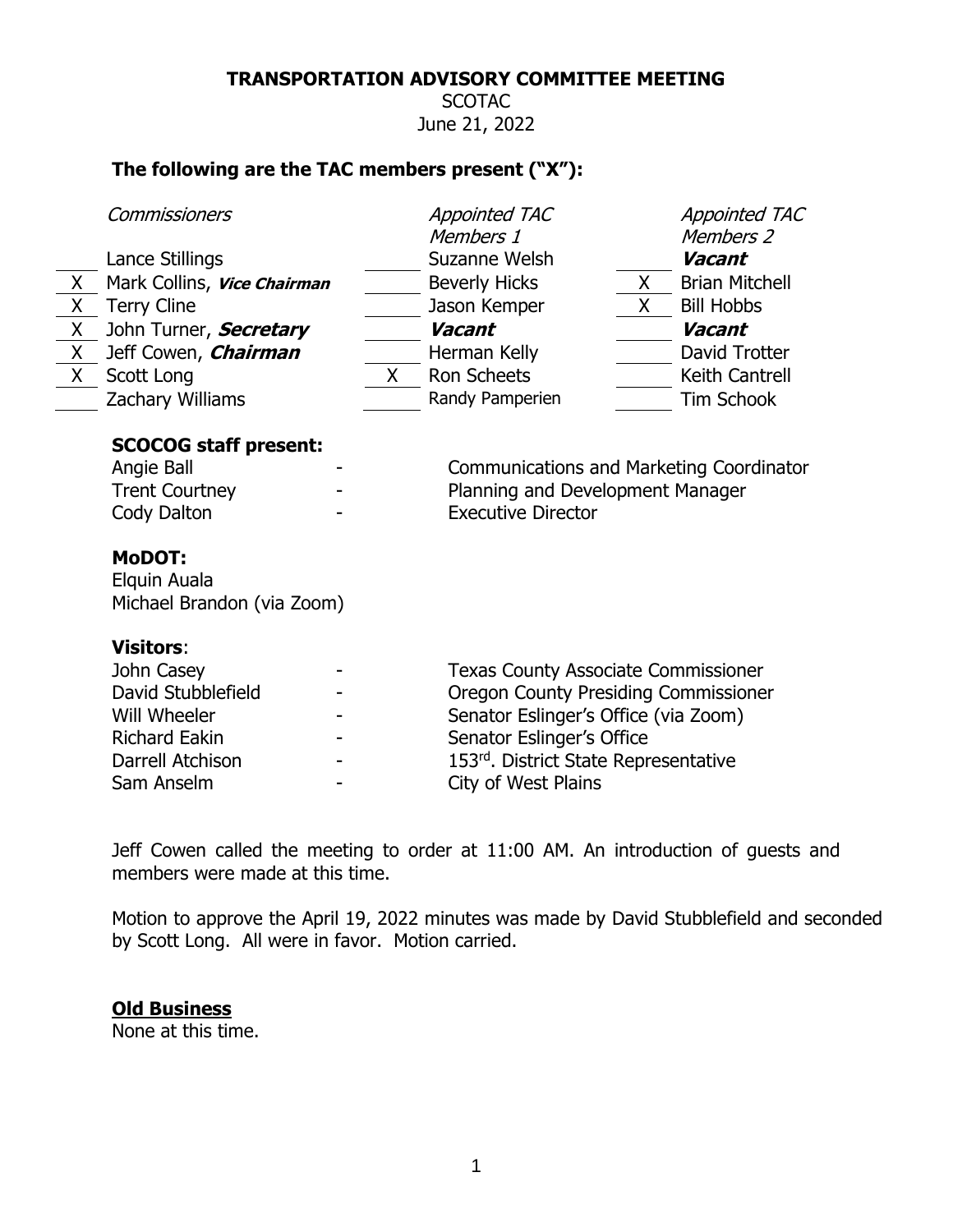### **New Business Southeast District Projects and Happenings – MoDOT Reps. Discuss Regional Transportation Projects**

Elquin discussed the local bridge program funding. She said that in 2021, only the poor bridges were eligible for BRO funding. They are now going to a regional approach. The \$20 million in funding has increased to \$28 million per year statewide. There will be \$523 million over five years. The match is now going to be 12%. She distributed a handout showing the funding breakdown. Our district gets \$2.661 million. In 2023 and 2024, there will be \$2.9 million available. The average bridge cost is about \$500,000. Scott voiced concerns about our district receiving less money. Elquin added that the accrued soft match credits can be used. The county surplus goes back into the BRO pot of money. Cody asked if the 12% match can be part cash and part soft match. Elguin said yes. She said that applications are being taken now and are due July 22. They will be published September 16. She said that then the RPC's come together with one commissioner and the commissioner votes on which projects are programmed. The hope is that every county will get one bridge. They can also apply with the low-water crossings. Those will be competing against bridges. Cody asked if there will be a sub-allocation or all in one pot. Elquin was not sure if that had been talked about. She also said that the townships and cities can apply too, as well as special road districts, they just have to come up with the match. Will asked if anything happens to the application before the commissioner sees it. Elquin outlined the points and scoring process. Trent added that if anyone wants to apply for these to contact him. Scott felt that this could possibly become a political issue. Elquin said she has not seen this in the past, she has hope that this method works, so funds can be spent. Mark asked how the federal gas tax holiday would impact Missouri transportation tax money. Elquin said she did not know.

Elquin said that there will be approximately \$14.6 million in TAP funds for 2022 and 2023. This will be a two year call for projects, and the applications are due to her by June 30. Then the applications are scored by committee and announcements will be made on September 30. There will be a 20% match. Schools and non-profits can apply now, and the minimum project amount is \$120,000. Jeff asked about funds for a covered walkway at the school. Elquin thought they could apply. Michael added that TAP funds are awarded on a two-year cycle. At this time, Trent distributed the TAP funding list. John Turner asked about repairs to the Tecumseh road. Elquin said that the road segregated and cracked last year, and the contractor is repairing. There will be no cost to the taxpayer. He also asked about a missing speed limit sign on the Tecumseh bridge on the first curve west of the bridge. Elquin said that she would check on the matter.

## **Update Tac Committee Members**

Trent said that Douglas, Oregon, and Ozark counties all need updates on existing members before voting. Cody added that the roster needs to be full so projects in the representatives respective counties can receive all votes possible. Trent asked David who he would like to be in the presiding commissioner slot. David said he would do it. Cody said that according to the bylaws it must be the presiding commissioner. Trent said that the projects being shown on Google Earth would be voted on. He added that if anyone had any project ideas to please contact him before that meeting. Cody said that we have